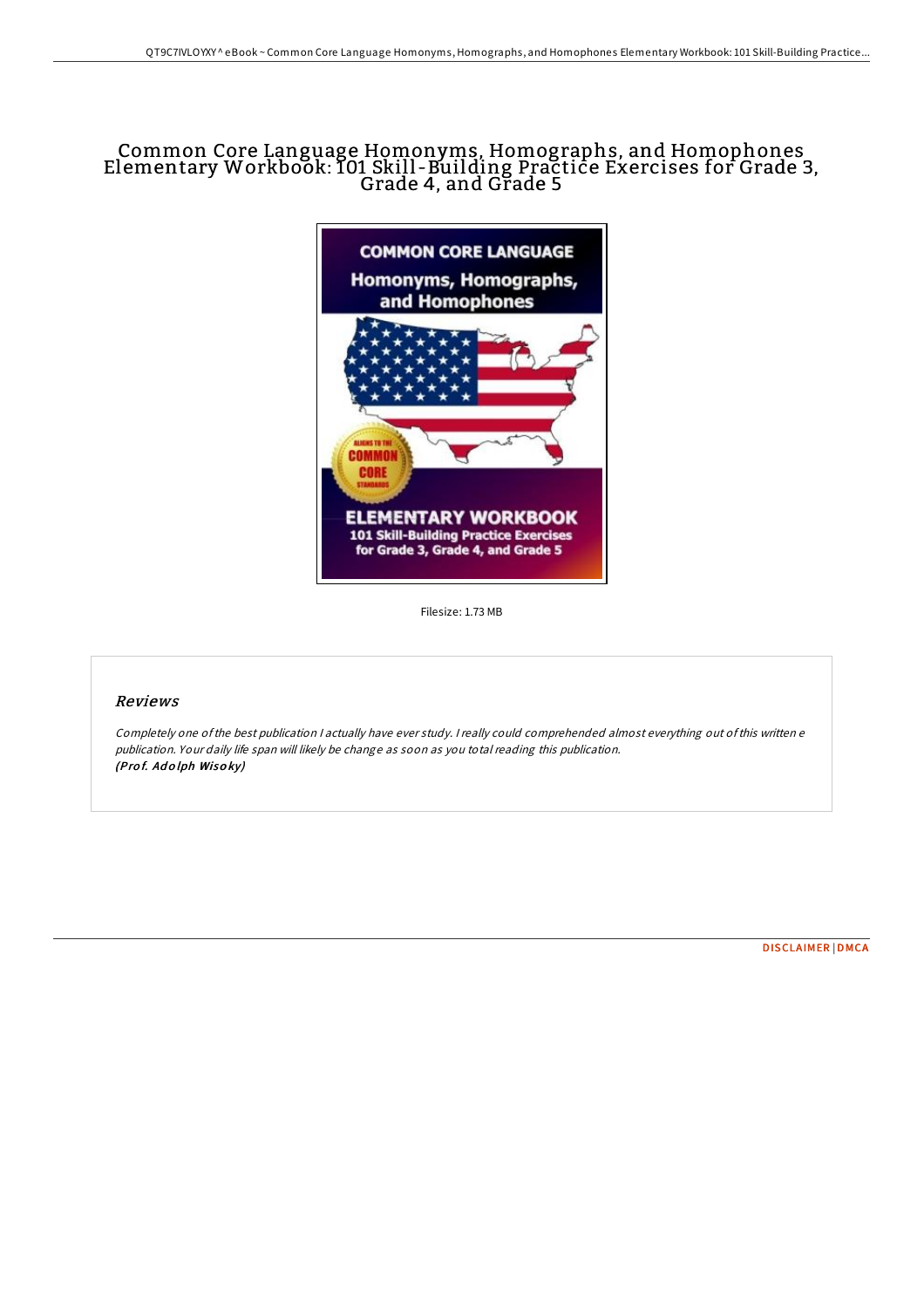# COMMON CORE LANGUAGE HOMONYMS, HOMOGRAPHS, AND HOMOPHONES ELEMENTARY WORKBOOK: 101 SKILL-BUILDING PRACTICE EXERCISES FOR GRADE 3, GRADE 4, AND GRADE 5



CreateSpace Independent Publishing Platform. Paperback. Book Condition: New. This item is printed on demand. Paperback. 130 pages. Dimensions: 10.0in. x 8.0in. x 0.3in.This book has been created to develop the skills listed in the Common Core Standards. The book focuses on language skills, but will also develop complementary phonics, reading, and writing skills. The student will focus on a key language skill by completing sets of focused exercises that increase from easy, to moderate, and then to advanced. This leveled and focused approach will introduce students at a comfortable level and then build on the skills so that students reach and then exceed grade level expectations. Covers 10 Common Core Skills - produces a thorough understanding of homonyms, homophones, and homographs - develops phonics skills by linking written letters to sounds - provides practice decoding words - improves spelling - increases vocabulary and develops knowledge of word meanings - introduces and creates understanding of words with multiple meanings - teaches students to use context to determine word meaning - creates an understanding of the relationship between words - allows students to understand literal and nonliteral meanings of words - enhances reading comprehension skills - helps develop writing skills and revising skills Key Features - 101 exercises focused on homophones, homographs, and homonyms - 10 complete sets of exercises organized into easy, moderate, and advanced - vocabulary, reading level, and difficulty increase through the sets - each set includes a variety of tasks that allow students to develop and then apply new skills - specifically designed to increase vocabulary and language skills to exceed grade level expectations - includes a complete answer key About the Common Core Standards The Common Core Standards are a set of standards adopted by most American states. Student learning is based on these standards throughout the...

B Read Common Core Language Homonyms, Homographs, and Homophones [Elementary](http://almighty24.tech/common-core-language-homonyms-homographs-and-hom.html) Workbook: 101 Skill-Building Practice Exercises for Grade 3, Grade 4, and Grade 5 Online  $\Box$  Download PDF Common Core Language Homonyms, Homographs, and Homophones [Elementary](http://almighty24.tech/common-core-language-homonyms-homographs-and-hom.html) Workbook: 101

Skill-Building Practice Exercises for Grade 3, Grade 4, and Grade 5